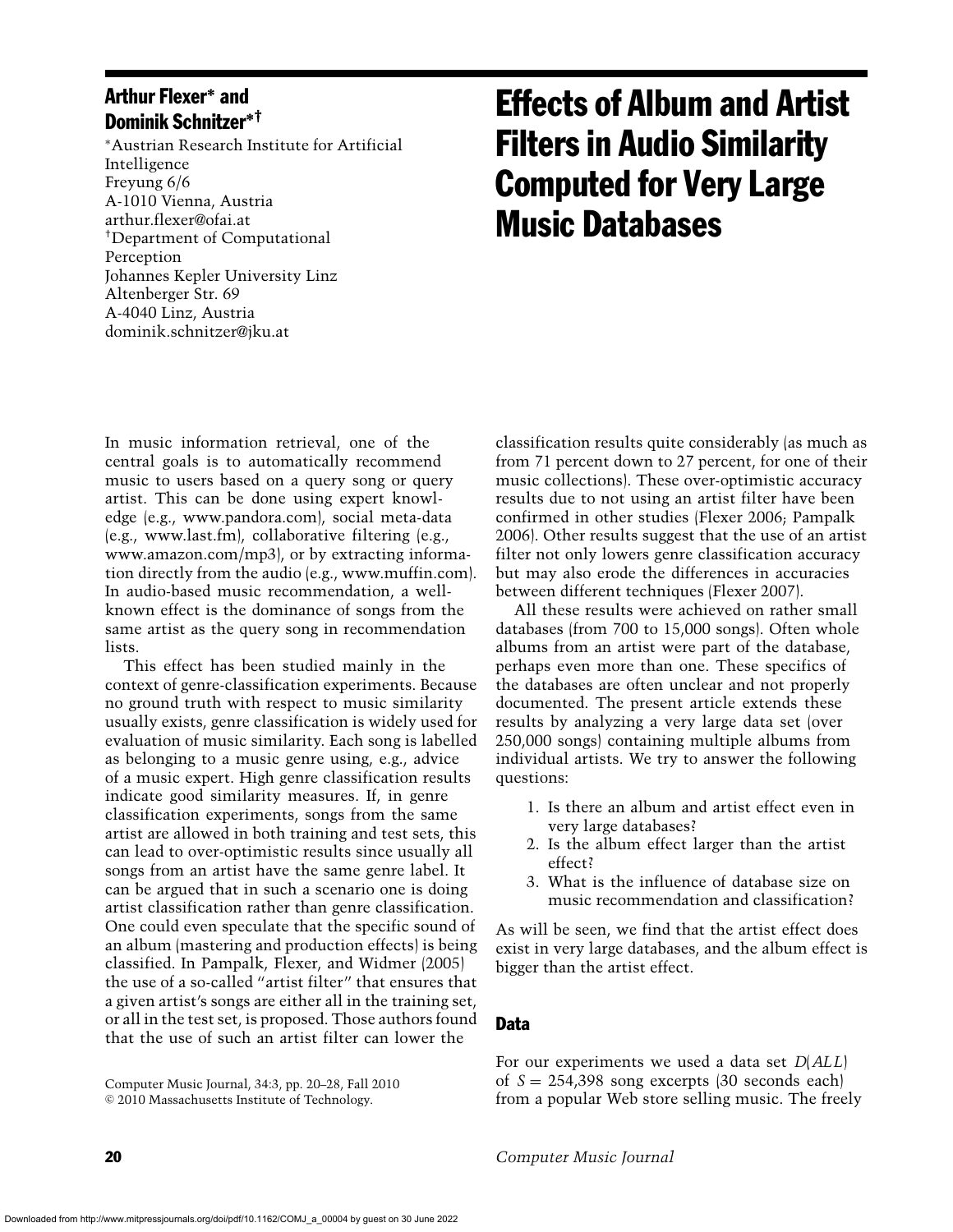*Figure 1. Percentages (*y*-axis) of albums having 1, 2, 3, 4, or 5 to 8 genre labels (*x*-axis).*

*Figure 2. Percentages (*y*-axis) of artists having 6, 7, ..., 19, or 20 to 29 albums (*x*-axis).*



<span id="page-1-0"></span>**Table 1. Percentages of Songs Belonging to the 22 Genres, with Multiple Membership Allowed**

| Genre            | Percentage |  |
|------------------|------------|--|
| Pop              | 49.79      |  |
| Classical        | 12.89      |  |
| Broadway         | 7.45       |  |
| Soundtracks      | 1.00       |  |
| Christian/Gospel | 10.20      |  |
| New Age          | 2.48       |  |
| Miscellaneous    | 6.11       |  |
| Opera/Vocal      | 3.24       |  |
| Alternative Rock | 27.13      |  |
| Rock             | 51.78      |  |
| Rap/Hip-Hop      | 0.98       |  |
| $R\&B$           | 4.26       |  |
| Hard Rock/Metal  | 15.85      |  |
| Classic Rock     | 15.95      |  |
| Country          | 4.07       |  |
| Jazz             | 6.98       |  |
| Children's Music | 7.78       |  |
| International    | 9.69       |  |
| Latin Music      | 0.54       |  |
| Folk             | 11.18      |  |
| Dance & DJ       | 5.24       |  |
| Blues            | 11.24      |  |

available preview song excerpts were obtained with an automated Web-crawl. All meta-information (artist name, album title, song title, genres) is



parsed automatically from the HTML code. The excerpts are from  $U = 18,386$  albums from  $A = 1,700$ artists. From the 280 existing different hierarchical genres, only the  $G = 22$  general ones on top of the hierarchy are being kept for further analysis (e.g., "Pop/General" is kept but not "Pop/Vocal Pop"). The names of the genres plus percentages of songs belonging to each of the genres are given in Table [1.](#page-1-0) (Each song is allowed to belong to more than one genre, hence the percentages in Table [1](#page-1-0) add up to more than 100 percent.) The genre information is identical for all songs on an album. The numbers of genre labels per album are given in Figure 1. Our database was set up so that every artist contributes between 6 and 29 albums (see Figure 2).

To study the influence of the size of the database on results, we created random non-overlapping splits of the entire data set:  $D(1/2)$  is two data sets with the mean number of song excerpts  $= 127,199$ ;  $D(1/20)$  is twenty data sets with the mean number of songs excerpts =  $12,719.9$ ; and  $D(1/100)$  is one hundred data sets with the mean number of songs excerpts  $= 2,543.98$ . An artist with all their albums is always a member of a single data set.

#### **Methods**

We compare two approaches based on different parameterizations of the data. Whereas mel-frequency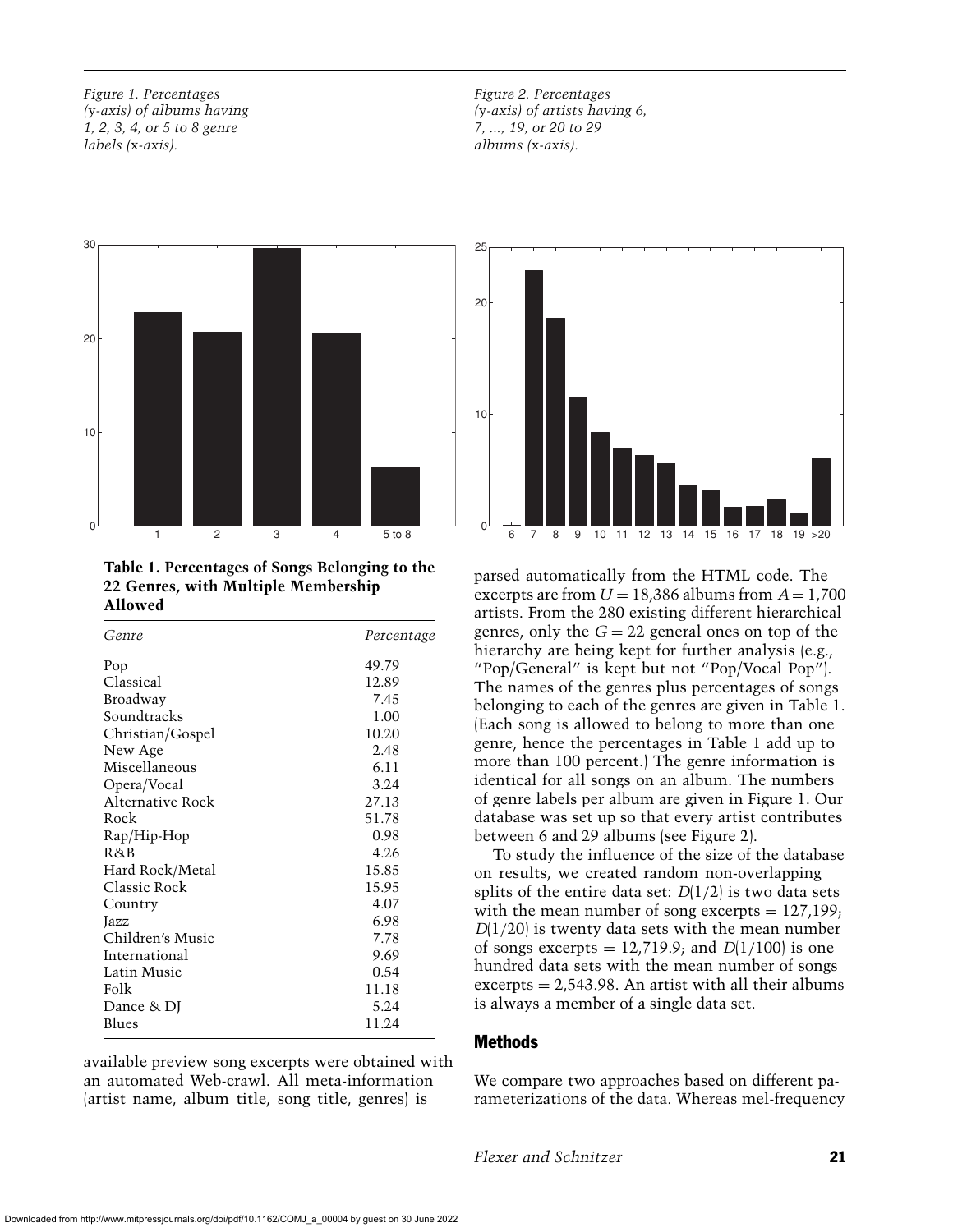cepstral coefficients (MFCCs) are a relatively direct representation of the spectral information of a signal and therefore of the specific "sound" or "timbre" of a song, fluctuation patterns (FPs) are a more abstract kind of feature describing the amplitude modulation of the loudness per frequency band. It is our hypothesis that MFCCs are more prone to pick up production and mastering effects of a single album as well as the specific "sound" of an artist (voice, instrumentation, etc.).

#### **Mel-Frequency Cepstral Coefficients and Single Gaussians (G1)**

We use the following approach to music similarity based on spectral similarity. For a given music collection of songs, it consists of the following steps:

- 1. For each song, compute MFCCs for short overlapping frames.
- 2. Train a single Gaussian (G1) to model each of the songs.
- 3. Compute a similarity matrix between all songs using the symmetrized Kullback-Leibler divergence between respective G1 models.

The 30-second song excerpts in MP3 format are recomputed to 22,050-Hz mono audio signals. We divide the raw audio data into nonoverlapping frames of short duration and use MFCCs to represent the spectrum of each frame. MFCCs are a perceptually meaningful and spectrally smoothed representation of audio signals. MFCCs are now a standard technique for computation of spectral similarity in music analysis (see, e.g., [Logan 2000\)](#page-8-4). The frame size for computation of MFCCs for our experiments was 46.4 msec (1,024 samples). We used the first 25 MFCCs for all our experiments. A G1 with full covariance represents the MFCCs of each song [\(Mandel and Ellis 2005\)](#page-8-5). For two single Gaussians,  $p(x) = \mathcal{N}(x; \mu_p, \Sigma_p)$  and  $q(x) = \mathcal{N}(x; \mu_q, \Sigma_q)$ , the closed form of the Kullback-Leibler divergence is defined

as [\(Penny 2001](#page-8-6)):

$$
KL_N(p||q) = \frac{1}{2} \left( \log \left( \frac{\det \left( \Sigma_p \right)}{\det \left( \Sigma_q \right)} \right) + Tr \left( \Sigma_p^{-1} \Sigma_q \right) + \left( \mu_p - \mu_q \right)' \Sigma_p^{-1} \left( \mu_q - \mu_p \right) - d \right) \tag{1}
$$

where *Tr*(*M*) denotes the trace of the matrix *M*,  $Tr(M) = \Sigma_{i=1..n} m_{i,i}$ . The divergence is symmetrized by computing:

<span id="page-2-0"></span>
$$
KL_{sym} = \frac{KL_N(p||q) + KL_N(q||p)}{2} \tag{2}
$$

#### **Fluctuation Patterns and Euclidean Distance (FP)**

FP [\(Pampalk 2001](#page-8-7); [Pampalk, Rauber, and Merkl](#page-8-8) [2002\)](#page-8-8) describe the amplitude modulation of the loudness per frequency band and are based on ideas developed in [Fruehwirt and Rauber](#page-8-9) [\(2001\)](#page-8-9). For a given music collection of songs, computation of music similarity based on FPs consists of the following steps:

- 1. For each song, compute an FP.
- 2. Compute a similarity matrix between all songs using the Euclidean distance of the FP patterns.

Closely following the implementation outlined in [Pampalk](#page-8-2) [\(2006](#page-8-2)), an FP is computed by: (i) cutting an MFCC spectrogram into three-second segments; (ii) using an FFT to compute amplitude modulation frequencies of loudness (range  $0 - 10$  Hz) for each segment and frequency band; (iii) weighting the modulation frequencies based on a model of perceived fluctuation strength; and (iv) applying filters to emphasize certain patterns and smooth the result. The resulting FP is a 12 (frequency bands according to twelv[e critical bands of the Bark scale \[](#page-8-10)Zwicker and Fastl [1999](#page-8-10)]]  $\times$  30 (modulation frequencies, ranging from 0 to 10 Hz) matrix for each song. The distance between two FPs *i* and *j* is computed as the Euclidean distance:

<span id="page-2-1"></span>
$$
D(FP^i, FP^j) = \sum_{k=1}^{12} \sum_{l=1}^{30} (FP^i_{k,l} - FP^j_{k,l})^2
$$
 (3)

22 *Computer Music Journal*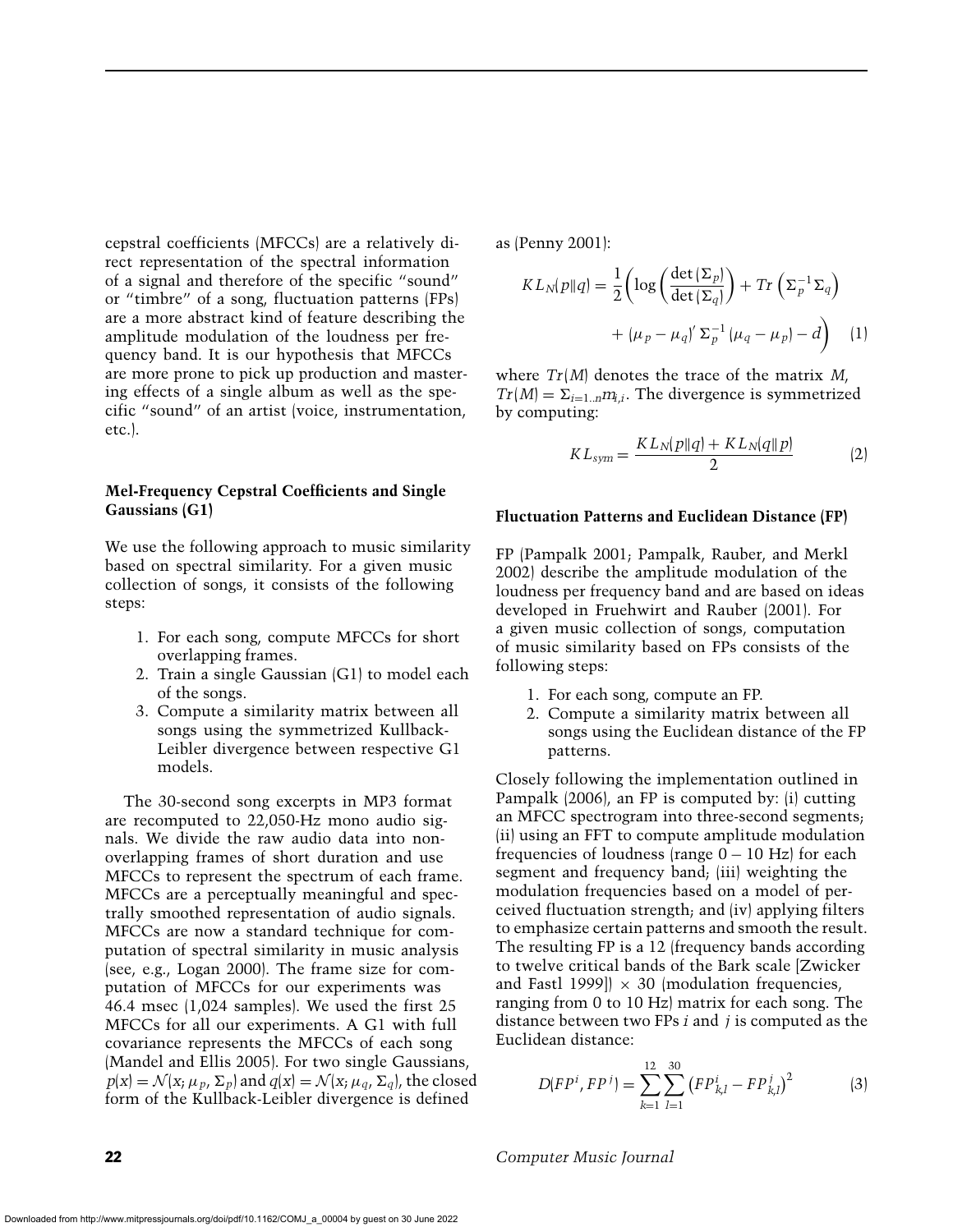*Figure 3. Percentage (*y*-axis) of songs whose* n*th nearest neighbor*  $(n = 1, \ldots, 10)$  *is from the same album (a), or from another album by the same artist (b), for method G1.*

<span id="page-3-0"></span>**Table 2. Nearest Neighbor Characteristics for Methods G1 and FP**

| Method | 1st AL | 1st AR | AL prec | AR prec |
|--------|--------|--------|---------|---------|
| G1     | 27.87  | 35.76  | 13.86   | 8.14    |
| FP     | 2.24   | 26.85  | 0.90    | 1.63    |

1st  $AL = same$  album; 1st  $AR = same$  artist;  $ALprec = album$  $precision; AR = artist precision.$ 

where *k* indexes the frequency band and *l* indexes the modulation frequency.

#### **Results**

In what follows, we present our results concerning the effect of album and artist filters on album and artist precision as well as on genre classification performance. This is done for the full database and all its subsets to study the influence of the database size.

#### **Album/Artist Precision**

#### *For the Full Database, D*(*ALL*)

For every song in the database *D*(*ALL*), we computed the first nearest neighbor for both methods G1 and FP. For method G1, the first nearest neighbor is the song with minimum Kullback-Leibler divergence (Equation [2\)](#page-2-0) from the query song. For method FP, the first nearest neighbor is the song with minimum Euclidean distance of the FP pattern (Equation [3\)](#page-2-1) from the query song. We then computed the percentage of instances in which the first nearest neighbor is from the same album (1st AL) or from other albums by the same artist (1st AR) as the query song (see Table [2\)](#page-3-0).

For method G1, 27.87 percent are from the same album and 35.76 percent from other albums by the same artist. On average, there are 13.46 songs on an album and 131.2 songs from one artist. Considered that there are always more than 250,000 songs from other artists, it is quite astonishing that only in 36.37 percent a song from a different artist turns up as a



first nearest neighbor. For method FP, percentages are quite a bit lower, with only 2.24 percent from the same album and 26.85 percent from other albums by the same artist.

We also computed lists of the *n*th nearest neighbors  $(n = 1, \ldots, 10)$  for every song in the database *D*(*ALL*), for both methods, G1 and FP. We then computed the percentage of instances in which members of these lists of size  $n = 1, \ldots, 10$  are from the same album or from other albums by the same artist as the query song (see Figure 3 for method G1 and Figure 4 for method FP). As can be seen, the degradation of percentages with growing list size for method G1 is quite graceful (see Figure 3): For example, the percentage of instances where the five nearest neighbors are from the same album is at 22.07 percent compared to 27.87 percent for the first nearest neighbor. The percentage of instances where the five nearest neighbors are from other albums by the same artist is at 21.83 percent compared to 35.76 percent for the first nearest neighbor. There is a similar behavior for method FP at a generally lower level (see Figure 4).

Next we computed the album and artist precision at *n*. Album precision at *n* (AL prec) is the percentage of songs from the album in a list of the *n* nearest neighbors, with *n* being equal to the number of other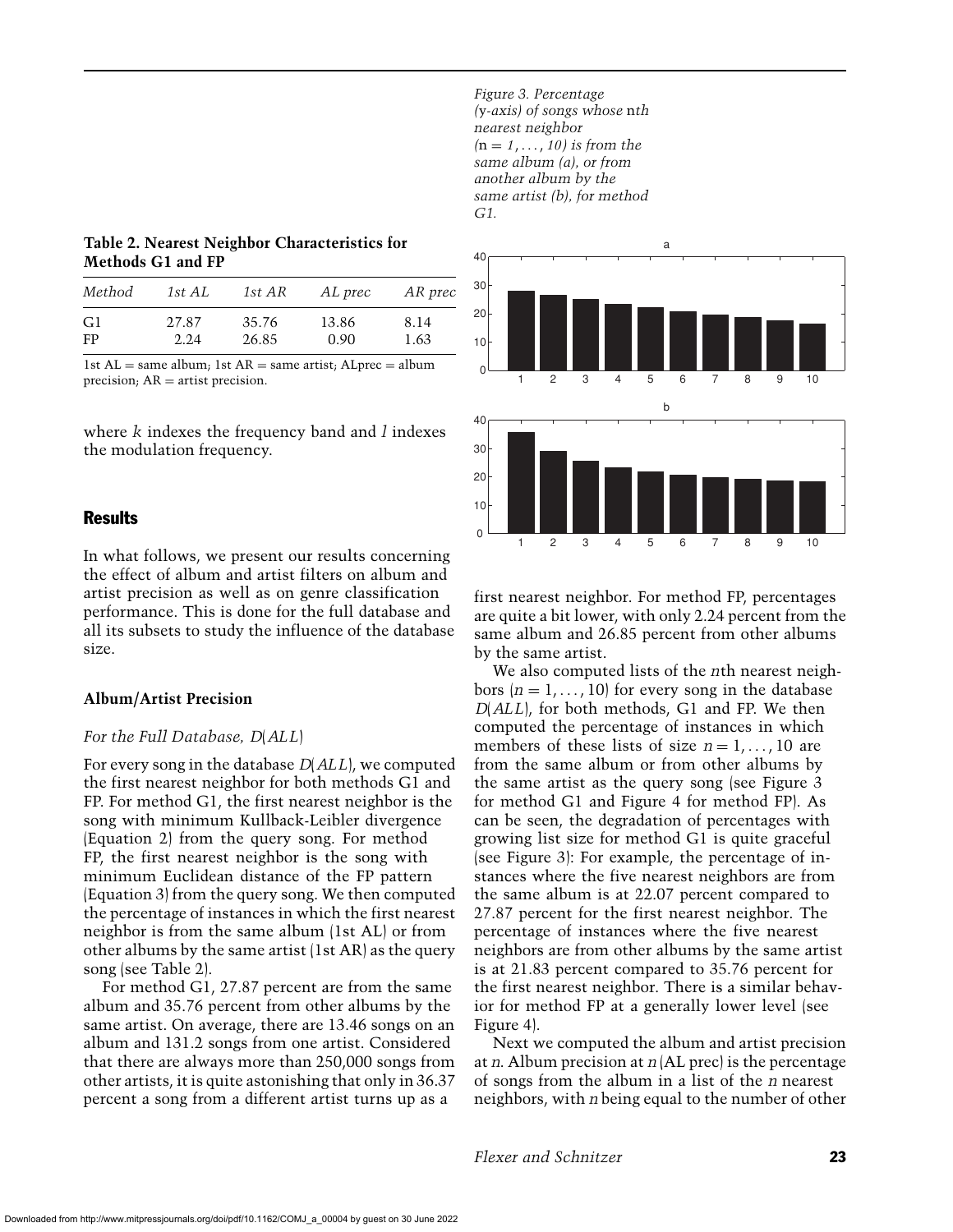*Figure 4. Percentage (*y*-axis) of songs whose* n*th nearest neighbor*  $(n = 1, \ldots, 10)$  *is from the same album (a), or from another album by the same artist (b), for method FP.*



songs in the same album as the query song. Artist precision at *n* (AR prec) is the percentage of songs from the artist in a list of the *n* nearest neighbors, with *n* being equal to the number of other songs from the same artist as the query song. For *D*(*ALL*) and method G1, album precision is at 13.86 percent and artist precision at 8.14 percent (see Table [2\)](#page-3-0). Precision values for method FP are very small. To sum up, there is both an album and an artist effect in nearest-neighbor-based music recommendation for method G1. For this timbre-based method, the album effect is even bigger, relatively speaking, than the artist effect, given that, on average, the number of songs on the same album is only a tenth of the number of songs on other albums by the same artist. For method FP, there is only a smaller artist effect, and no album effect.

#### *Influence of the Database Size*

We repeated the experiments for all the subsets of the database as described in the Data section. The results depicted in Figures 5, 6, 7 and 8 show mean values over 100 (*D*(1/100)), 20 (*D*(1/20)), 2 (*D*(1/2)) data sets or the respective single result for the full data set *D*(*ALL*). Note that in all these figures, the x-axis is given in log scale to better depict the large range of values of the different sizes of data sets (from



2,543.98 for *D*(1/100) to 254, 398.00 for *D*(*ALL*)). The percentage of songs whose first nearest neighbor is from the same album decreases from 38.91 percent for *D*(1/100) to 27.87 percent for *D*(*ALL*), for method G1 (Figure 5). There is a parallel decrease for the first nearest neighbor from other albums from the same artist for method G1 (see Figure 5). A similar decrease at lower levels can be seen for method FP (see Figure 6). As the data sets get larger, there clearly seems to be an increased probability that songs from other artists are more similar to the query song than are songs from the same album or artist.

Album and artist precision also decrease with increasing size of data set. For method G1, artist precision drops from 35.99 percent for *D*(1/100) to 8.14 percent for *D*(*ALL*) even falling below album precision (see Figure 7). For method FP, artist precision drops from 19.19 percent for *D*(1/100) to 1.63 percent for *D*(*ALL*) which is at the same low level as album precision (see Figure 8). To sum up, both first-nearest-neighbor rates and precision values are overestimated when smaller data sets are used.

#### **Genre Classification**

#### *For the Full Database, D*(*ALL*)

We also did experiments on the influence of album and artist filters on genre classification performance.

Downloaded from http://www.mitpressjournals.org/doi/pdf/10.1162/COMJ\_a\_00004 by guest on 30 June 2022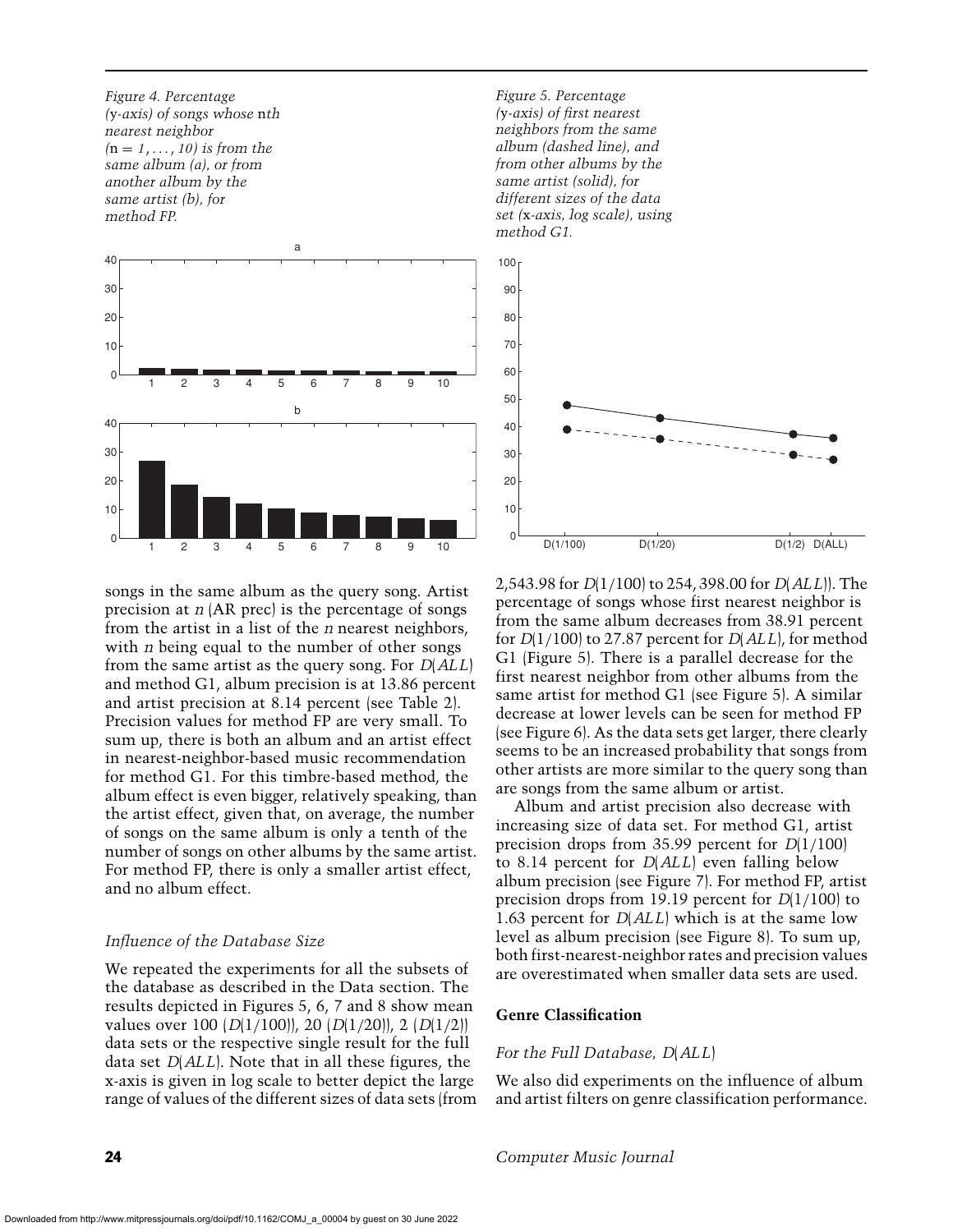





*Figure 7.*

For the classifier, we used nearest-neighbor classification. For every song in the database *D*(*ALL*), we computed the first nearest neighbor for both methods G1 and FP. For method G1, the first nearest neighbor is the song with minimum Kullback-Leibler divergence (Equation [2\)](#page-2-0) to the query song. For method FP, the first nearest neighbor is the song with minimum Euclidean distance of the FP pattern (Equation [3\)](#page-2-1) to the query song. When using an album

*Figure 8. Precision (*y*-axis) of album (dashed line) and artist (solid) for different sizes of the data set (*x*-axis, log scale), using method FP.*



filter (ALF), all other songs from the same album as the query song were excluded from becoming the first nearest neighbor. When using an artist filter (ARF), all other songs from the same artist as the query song were excluded from becoming the first nearest neighbor. When using no filter (NOF), any song was allowed to become the first nearest neighbor. To estimate genre classification accuracy, the genre label of a query song *s<sub>query</sub>* and its first nearest neighbor *snn* were compared. The accuracy is defined as:

$$
acc(s_{query}, s_{nn}) = \frac{|g_{query} \cap g_{nn}|}{|g_{query} \cup g_{nn}|}
$$
(4)

with  $g_{query}$  being a set of all genre labels for the query song, *gnn* being the analogous set for the nearest-neighbor song, and |.| counting the number of members in a set.

Therefore accuracy is defined as the number of shared genre labels divided by the set size of the union of sets  $g_{query}$  and  $g_{nn}$ . The latter is done to penalize nearest-neighbor songs that have high numbers of genre labels. The range of values for accuracy is between 0 and 1. The baseline accuracy achieved by always guessing the three most probable genres ("Rock," "Pop," and "Alternative Rock," see Table [1\)](#page-1-0) is 32.42 percent. We decided to use three genres, rather than some other number of genres, for this baseline accuracy, because the greatest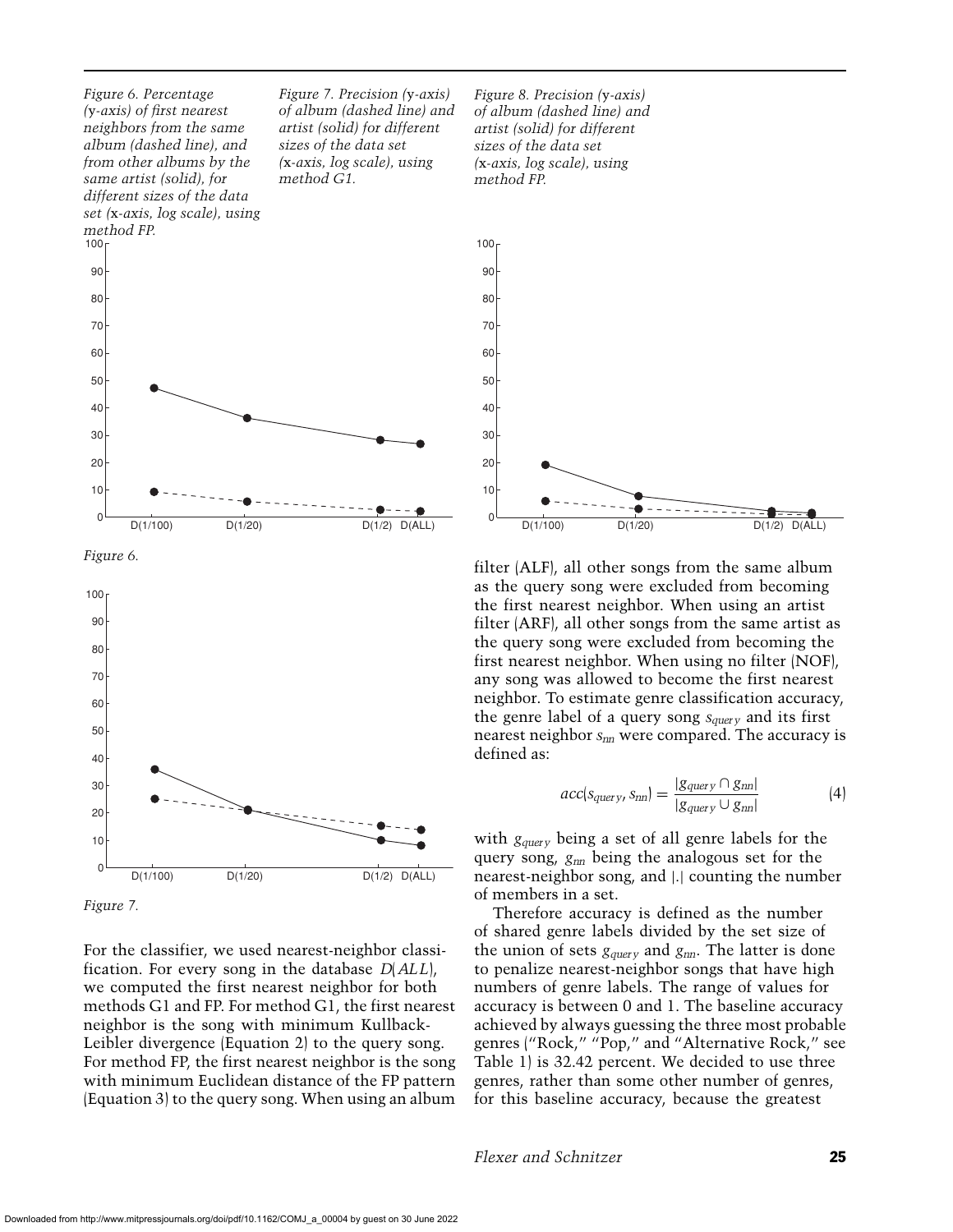<span id="page-6-0"></span>

| Table 3. Average Accuracies for G1 and FP without |  |
|---------------------------------------------------|--|
| (NOF) and with Album Filter (ALF) and Artist      |  |
| Filter (ARF)                                      |  |
|                                                   |  |

| Method | <b>NOF</b> | ALE   | ARF   |
|--------|------------|-------|-------|
| G1     | 68.98      | 56.07 | 35.98 |
| FP     | 44.35      | 43.03 | 28.96 |

number of songs are labeled with three genres (see Figure 1). Average accuracy results for methods G1 and FP are given in Table [3.](#page-6-0) Without using any filter (NOF), G1 clearly outperforms FP (68.98 percent vs. 44.35 percent). Using an album filter (ALF) strongly degrades the performance of G1 down to 56.07 percent, but hardly impairs method FP. Using an artist filter (ARF) further degrades the performance of G1 but also of FP. The difference between G1 and FP is now much closer (35.98 percent vs. 28.96 percent). However, method G1 barely outperforms the baseline accuracy of 32.42 percent and method FP clearly falls below it.

That is, not using any filter yields very overoptimistic accuracy results. As a matter fact, results after artist filtering are very close to, or even below, baseline accuracy. There is both an album and an artist filter effect for G1. There is only an album filter effect for FP. Using filters diminishes the differences in accuracies between methods G1 and FP, since filters have a bigger impact on G1 than FP.

#### *Influence of the Size of the Database*

We repeated the experiments for all the subsets of the database as described in the section "Data." The results depicted in Figures 9 and 10 show mean accuracy values over 100 (*D*(1/100)), 20 (*D*(1/20)), and 2 (*D*(1/2)) data sets or the respective single result for the full data set *D*(*ALL*). For both methods G1 and FP, the accuracy without using a filter (dotted lines in Figures 9 and 10) decreases with increasing size of data set. For G1, the decrease is from 80.65 percent for *D*(1/100) to 68.98 percent for *D*(*ALL*). For FP, it is from 57.19 percent for *D*(1/100) to 44.35 percent for *D*(*ALL*). There is an almost parallel decrease in accuracy when using album filters (dashed lines in

*Figure 10. Accuracy (*y*-axis) for no filter (dotted line), album filter (dashed line), and artist filter (solid line), for different sizes of the data set (*x*-axis, log scale), using method FP.*

*Figure 9. Accuracy (*y*-axis) for no filter (dotted line), album filter (dashed line), and artist filter (solid line), for different sizes of the data set (*x*-axis, log scale), using method G1.*

*Figure 10.*

Figures 9 and 10). For both methods G1 and FP, the accuracy when using an artist filter (solid lines in Figures 9 and 10) increases with increasing size of data set. For G1, the increase is from 27.60 percent for *D*(1/100) to 35.98 percent for *D*(*ALL*). For FP, it is from 23.72 percent for *D*(1/100) to 28.96 percent for *D*(*ALL*).

How can this contrary behavior of decreasing accuracy for no filter and album filter versus

26 *Computer Music Journal*

Downloaded from http://www.mitpressjournals.org/doi/pdf/10.1162/COMJ\_a\_00004 by guest on 30 June 2022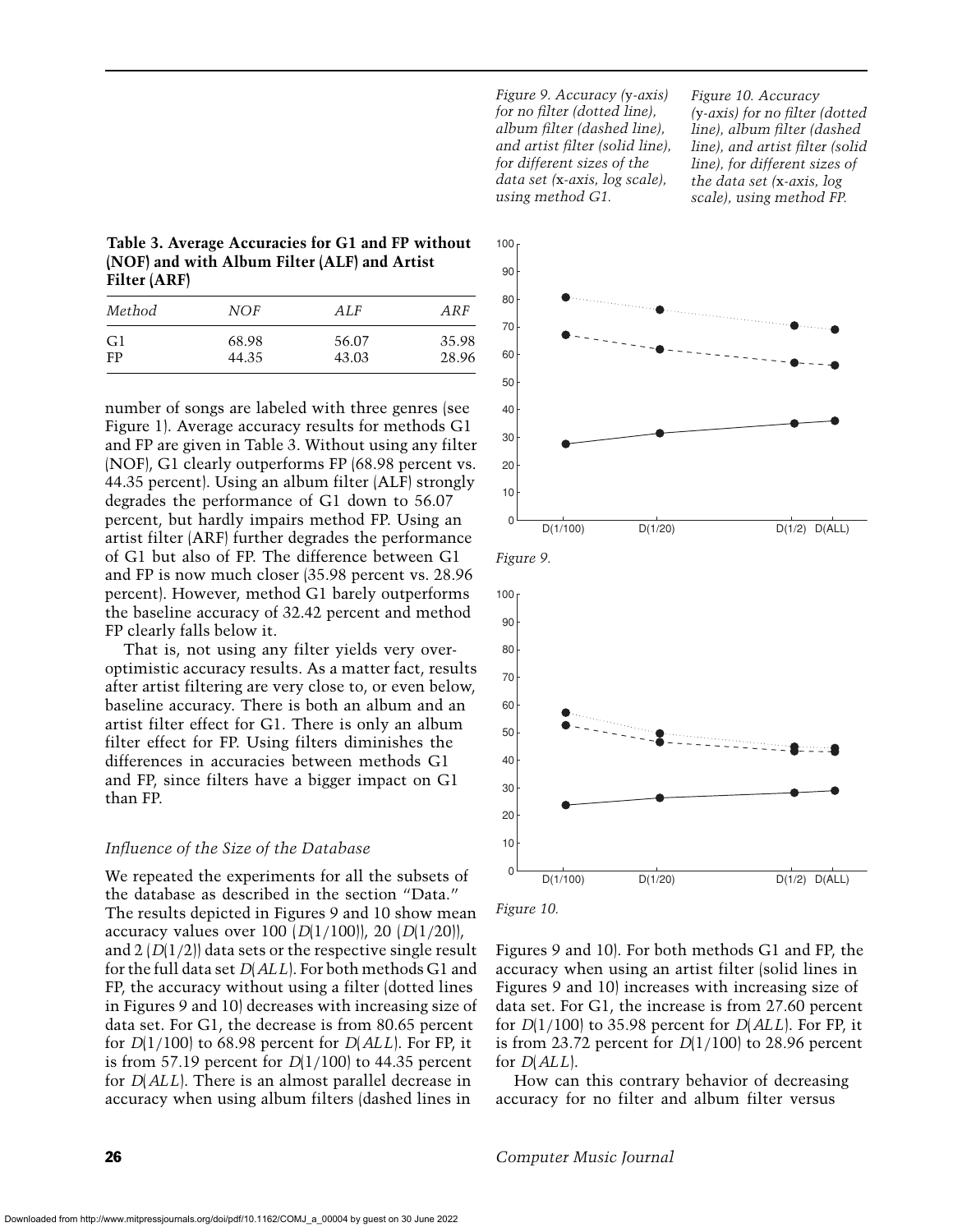increasing accuracy for artist filters be explained? Larger data sets allow for a larger choice of songs to become the first nearest neighbor. This larger choice of songs can come with correct or incorrect genre labels. If we use artist filters, this larger choice seems to make it more probable that a song with the correct genre label is first nearest neighbor. Otherwise we would not see the increase in accuracy. If we use no filter or only an album filter, the larger choice seems to interfere with the songs from the same artist still in the database. Songs from the larger choice sometimes end up being first nearest neighbor instead of a song from the same artist as the query song. Because most songs from an artist share the same genre labels, the larger choice in this case diminishes the accuracy.

In other words, there clearly is an influence of the database size on accuracy performance. Small data sets are too pessimistic when artist filters are used. But they are overly optimistic if no filters are used, or only album filters.

### **Conclusion**

There are clearly both an album effect and an artist effect in music recommendation, even in very large databases. For the timbre-based method G1, about one third of the first recommendations are from the same album and about another third from other albums by the same artist as the query song. Considering that every artist has multiple albums in the database and that an album contains only about 13 songs on average, the album effect is bigger, relatively speaking, than the artist effect. This suggests that the direct representation of the spectral information is more sensitive to the specific "sound" of an album. This "sound" can be due to instrumentation, production and mastering effects, and other aspects that remain constant for all songs on an individual album.

Note that we have no way to know whether an artist is working with the same recording studio or sound engineer for more than one album, nor whether instrumentation, style, etc., change from album to album. For method FP, there is only a smaller artist effect, and no album effect. This suggests that the more abstract signal representation of the fluctuation patterns is not sensitive to the "sound" of individual albums. But it is still able to model the common musical "language" of an artist across different albums. Our experiments also show that album and artist effects in music recommendation are overestimated when smaller data sets are being used. Because most research on artist filters so far concentrated on genre classification, we also did large scale experiments on classification accuracy. We corroborated earlier results that not using any filter yields very over-optimistic accuracy results. Using artist filters even reduces results close to or below baseline accuracy. As reported before, using artist filters also diminishes the differences in accuracies between methods that are affected distinctly by filtering. Additionally, there clearly is an influence of database size on accuracy performance.

As with all large-scale performance studies, there remains the question as to how representative and universally valid our results are. We are convinced that our database is representative of music that is generally listened to and available in the Western hemisphere, since it is a large and random subset of about 5 million songs from a popular Web store. As to the methods employed, we chose one method that closely models the audio signal and one that extracts information on a somewhat higher level. It is our guess that other methods' performance will be close to either of our methods, depending on their level of closeness to the analyzed audio signal. Systems using a Gaussian representation of spectral features together with the Kullback-Leibler divergence (like our method G1) regularly rank in the top places of the yearly Music Information Retrieval Evaluation Exchange (MIREX, [www.music-ir.org/mirexwiki/\)](http://www.music-ir.org/mirexwiki/) [\(Downie 2008](#page-8-11)), which is a community-based framework for the formal evaluation of music information retrieval systems and algorithms. This shows that at least one of our chosen music recommendation methods belongs to the most successful approaches in music similarity. The choice of our methods was also influenced by considerations of computability. After all, 250,000 song excerpts are a lot of data to analyze, and both our methods can be implemented very efficiently. Using nearest-neighbor methods for